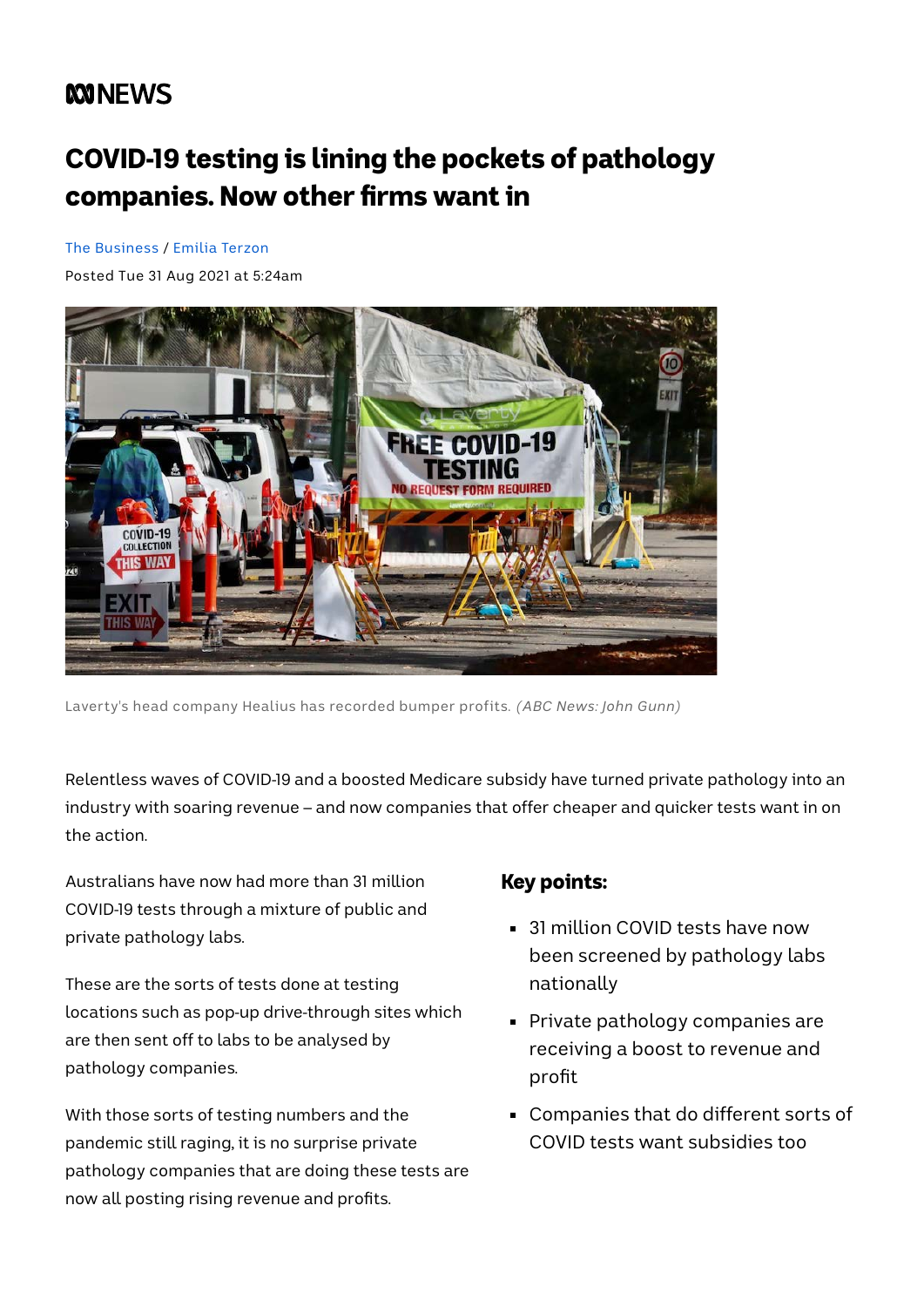Last financial year, Australian Clinical Labs' profit rose 46 per cent to \$60.4 million.

Sonic Healthcare, which owns Douglass Hanly Moir, saw an even bigger profit rise of 149 per cent to \$1.3 billion.

Meanwhile, Laverty's head company Healius has seen its revenue soar from \$1.5 billion to \$1.9 billion.

"We're obviously having a pretty strong period," Healius chief executive Malcolm Parmenter told ABC News.

"Pathology is, more generally."

The industry got a boost very early on in the pandemic when the federal government raised the Medicare rebate on COVID-19 tests from \$28.65 to \$100 with an \$85 rebate for private providers. Public pathology labs got a smaller rise to \$50 with a \$42.50 rebate.



More than 30 million COVID tests have now been screened by pathology labs in Australia. *(ABC News: Alice Pavlovic)*

The federal government told ABC News that as of August 27 it had subsidised over 12 million COVID-19 pathology tests through Medicare at a cost of more than \$993 million.

That includes tests provided by both public and private, it added.

The rest of the tests were funded on an equal cost share basis by the Australian government and the states and territories under the national partnership on COVID-19 response. The total cost of that has not been revealed.

#### [LIVE UPDATES: Read our blog for the latest news on the COVID-19 pandemic](https://www.abc.net.au/news/2021-08-31/covid-live-blog-nsw-press-conference-victoria-lockdown/100419350)

### Pathology company boss defends Medicare hike

Dr Parmenter said the boost to the Medicare rebate was needed because the existing rebate for virus screening was too low when the pandemic first hit Australia.

"At that time, the consumables and the cost of collection would have been significantly higher than the fee being paid for the test," he said.

"The test wouldn't be viable at where the fee was previously."

As well as pop-up clinics, Dr Parmenter said the company had been doing COVID-19 screening for a range of contracts, such as for people travelling overseas, for politicians at Parliament House, and even for the AFL.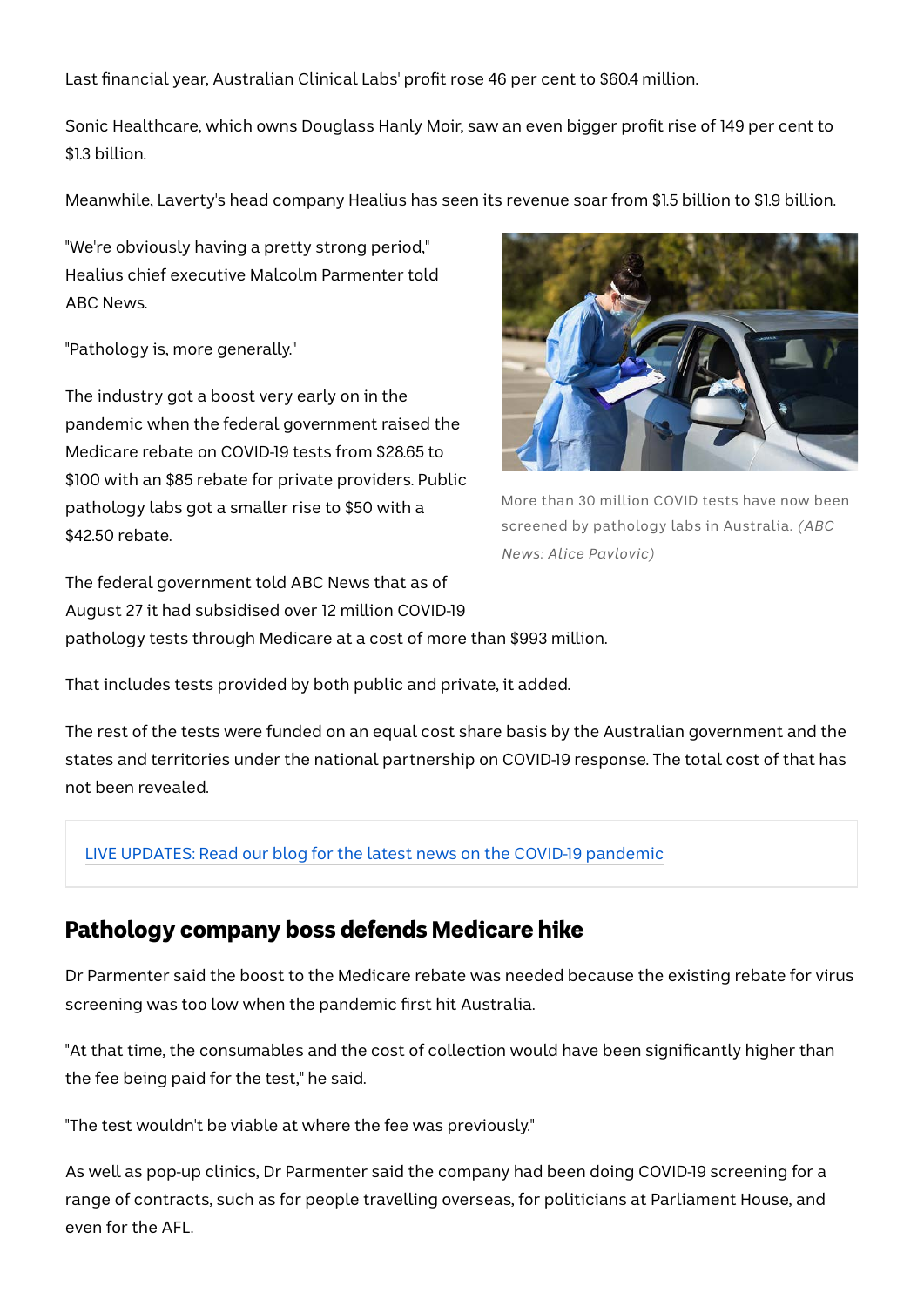However, Laverty has been criticised at times for its testing delays.

Tyler Juel got tested for COVID-19 last month after playing tennis in the courts at a Sydney apartment complex that was then identified as a potential exposure site.

Mr Juel expected his test through Laverty's Bondi Junction testing site to take several days at most.

Texts viewed by ABC News show it ended up taking almost a week, during which time Mr Juel had no option but to self-isolate at home.

"I definitely started to feel some severe cabin fever within those four walls," he said.

"It was taking a toll by day three of not leaving the house.

"I ended up going to a different laboratory on day five, and I got that test result before I got Laverty's, which came on day six."



Sydney resident Tyler Juel waited six days in isolation at home for a COVID pathology test by Laverty. *(ABC News: Adam Wyatt)*

#### Read more about the vaccine rollout:

- **[Singapore has reached 80 per cent fully vaccinated, putting it ahead of the pack](https://www.abc.net.au/news/2021-08-30/singapore-covid-80-percent-full-vaccinated/100417746)**
- [Australians over 60 won't be able to get the Moderna vaccine](https://www.abc.net.au/news/2021-08-29/moderna-vaccine-eligibility-not-for-60-year-olds/100415976)
- **[How Australia could become the world's most vaccinated country](https://www.abc.net.au/news/2021-08-27/how-australia-could-become-world-most-covid-vaccinated-country/100410504)**

ABC News has spoken to another person, Tobias Hudson, who was left waiting even longer after getting a test at a Laverty site in Newcastle this month.

"I expected it to be 24 hours to 48 hours maximum. I didn't expect 10 days and longer," Mr Hudson said.

"It was so hard. Work wanted me to work but I couldn't. They were short staffed. It was just a big hassle."

"They shouldn't be getting this much money."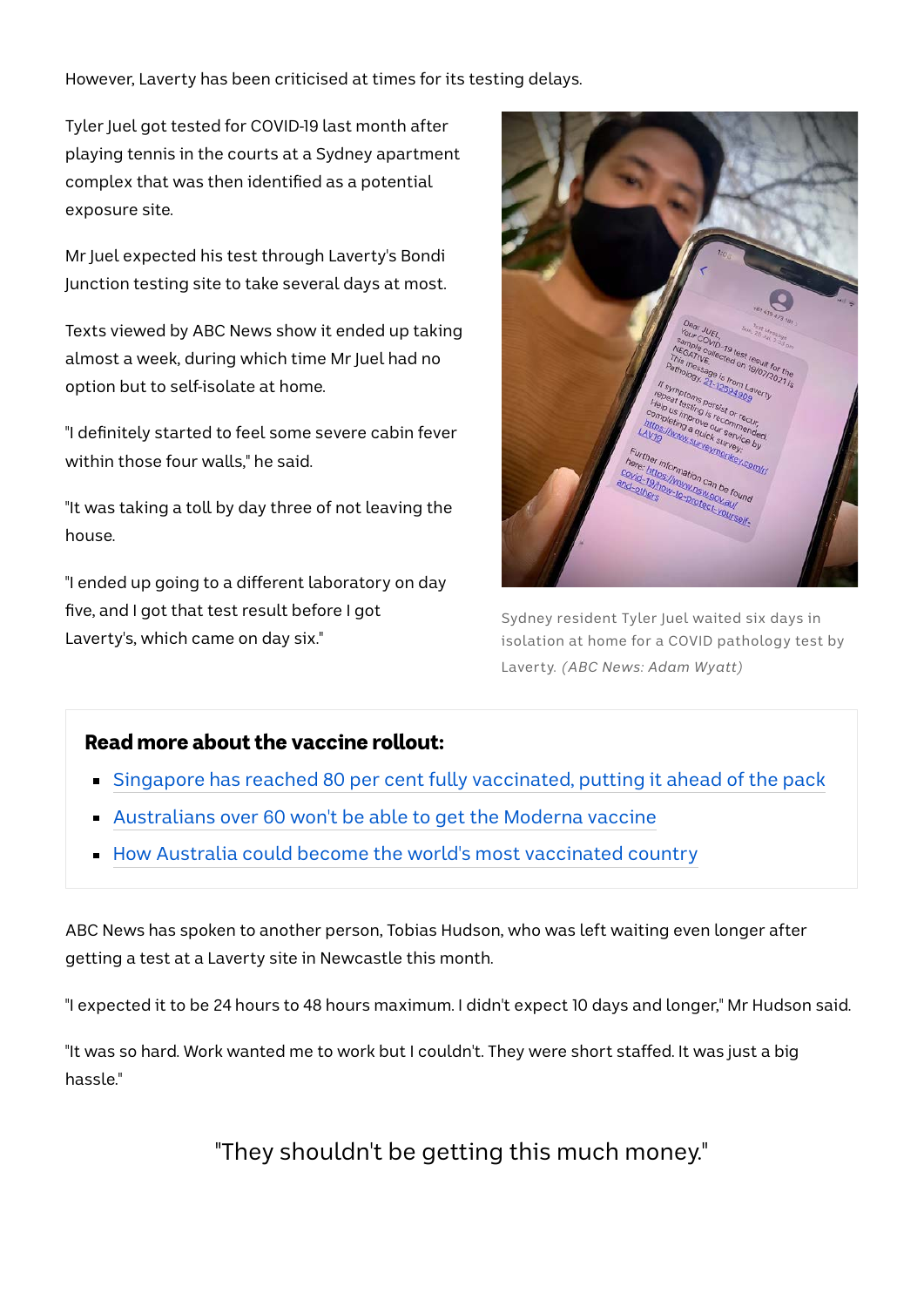Dr Parmenter defended Healius' testing times and said the company was not currently experiencing these sorts of delays.

He said it had shortened test result wait times to 48 hours maximum, but surges in demand during significant waves such as Sydney's recent outbreak did put a strain on processes.

### "When your volumes of a particular test go up by eight to 10 times what they do previously, it does put strain on an organisation," he said.

"Fairly few companies would go through that growth without some issues."

### Rapid-testing companies want a slice of the action

Pathology testing is still a dominant feature of Australia's COVID-19 response and the health department says lab results give the most accurate results.

But now companies that provide a different sort of test for COVID-19 want in on the action.

Compared to the revenue figures posted by the likes of Sonic and Healius, the takings of a small Australian company that is starting to do rapid antigen tests (RATs) for COVID-19 are minor.

Atomo Diagnostics took in just \$6.7 million last financial year.

The company has been supplying its rapid tests for free to several trial sites in a bid to generate confidence in its products.

Rapid Antigen **Testing HHHHHHHH** 

Major companies such as Westpac and Woolworths are starting to use rapid antigen tests. *(ABC News: John Gunn)*

The RAT tests are done on site with a device that looks like a pregnancy test and only take 10 minutes

to return a result. However, the federal government says the on-the-spot tests are not as accurate as pathology screening for the virus.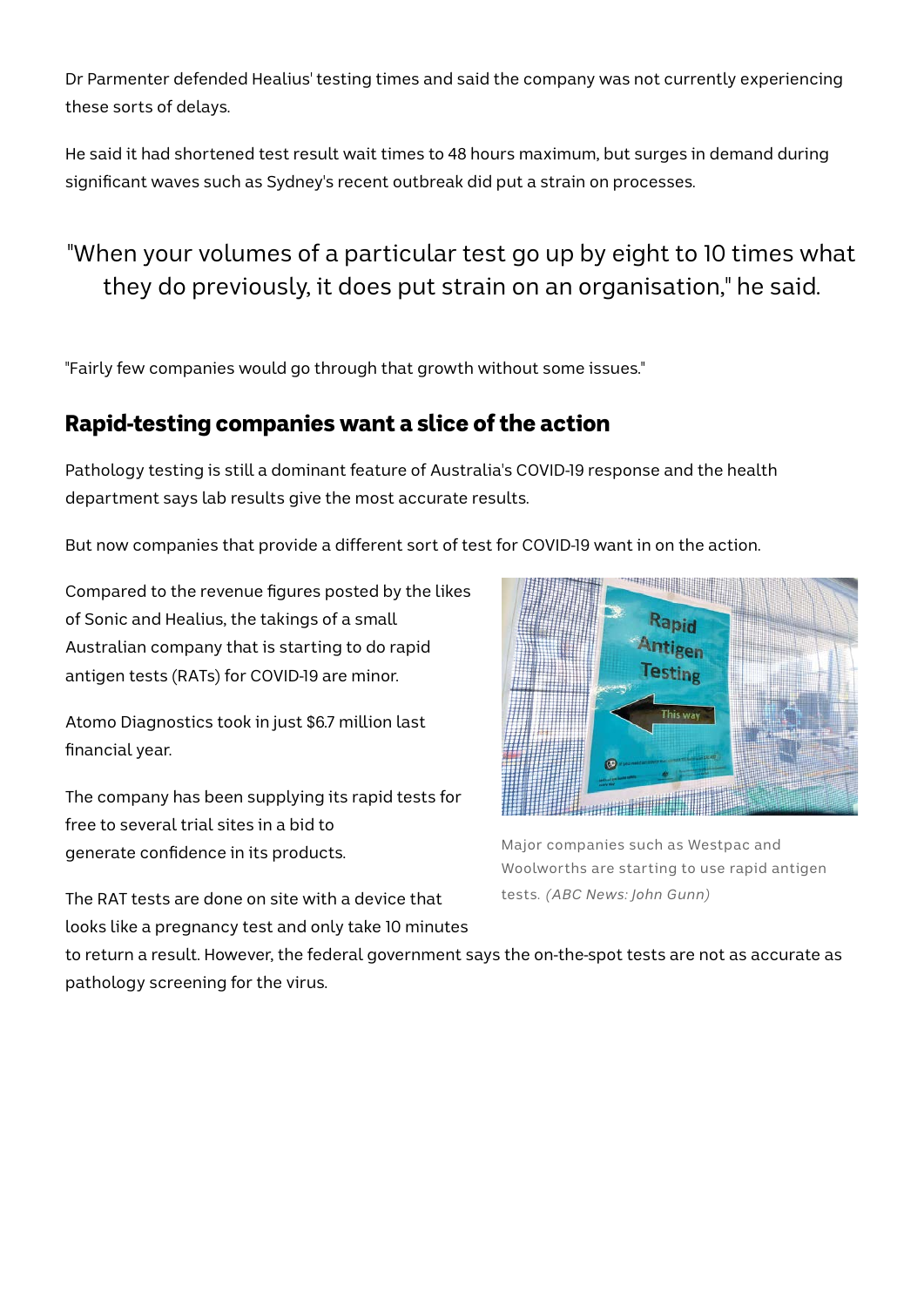

Companies are lobbying for subsidies for their rapid antigen tests. *(ABC News: Jake Sturmer)*

The head doctor at an aged care home in Melbourne that is trialling Atomo Diagnostic's rapid tests is a big fan.

The Abberfield Aged Care Facility uses the tests to screen workers, while it also uses pathology tests for anybody with symptoms.

"RAT is not replacing the laboratory tests," Henry Konopnicki told ABC NEWS.

### "It's another thing to add to the matrix to increase our confidence."

The aged care home would like to keep using the tests but it is unsure how it would fund it without government subsidies.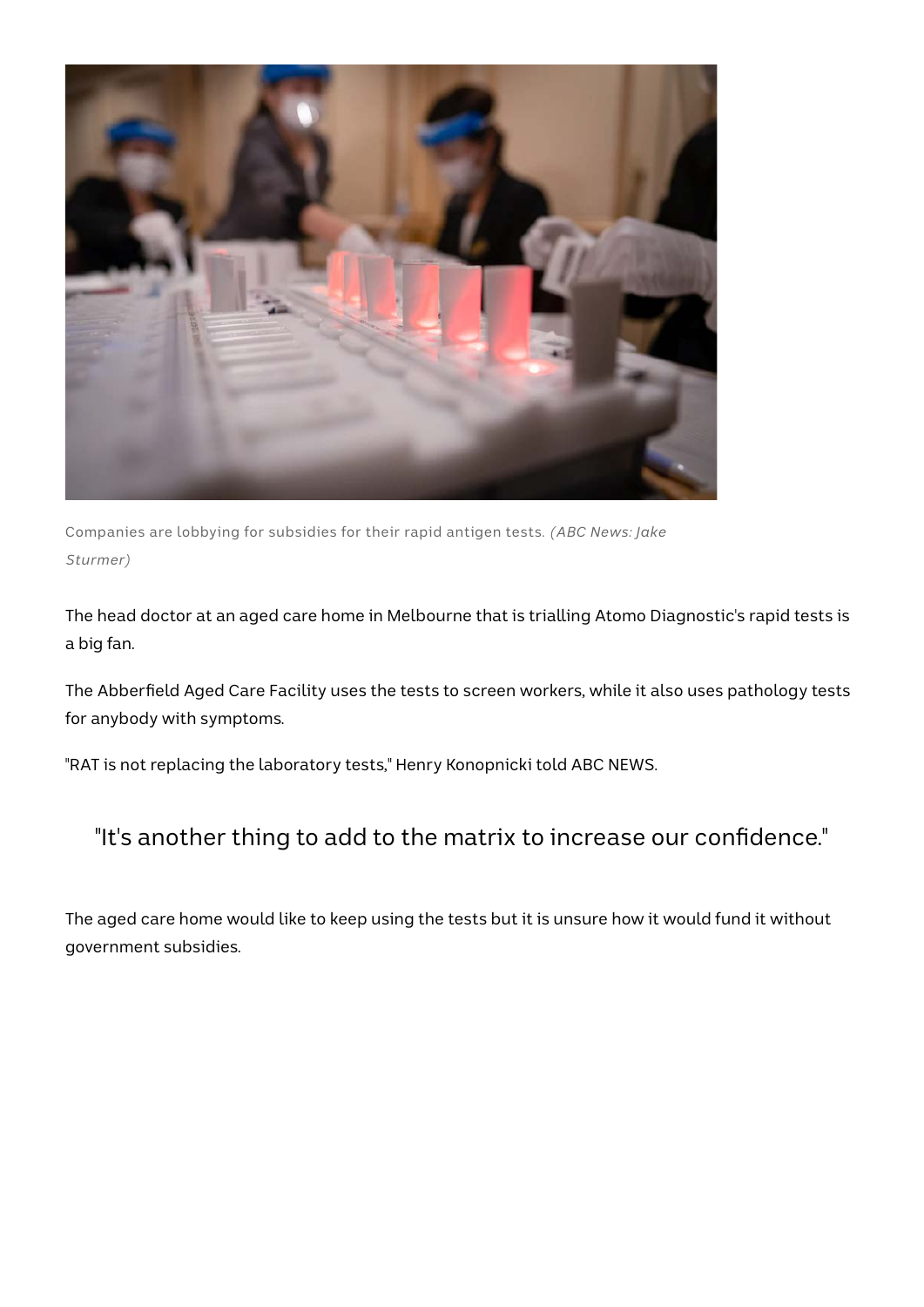

Rapid antigen tests for COVID-19 are being trialled at 12 building sites nationally, with the industry paying the cost. *(ABC News: John Gunn)*

It is a predicament also being experienced by the construction industry.

Its peak body, the Australian Constructors Association (ACA), is currently trialling RATs at 12 building sites nationally. The tests are being paid for by the construction companies conducting the trials.

"The rapid antigen tests cost around \$25 dollars a test when you take into consideration all of the other things needed for that," ACA's chief executive, Jon Davies, said.

"That includes the healthcare professional to interpret the result.

## "If you look at a project like Sydney football stadium, which has 1,000 workers and they're testing twice a week, the cost is about \$75,000 for that site for that week.

"What we're looking for is clarity from government that they'll pay for the additional cost of that testing on construction sites."

"We really see this should be a government expense. This is saving on pathology testing. It's enabling sites to keep running."

Read more about the spread of COVID-19 in Australia: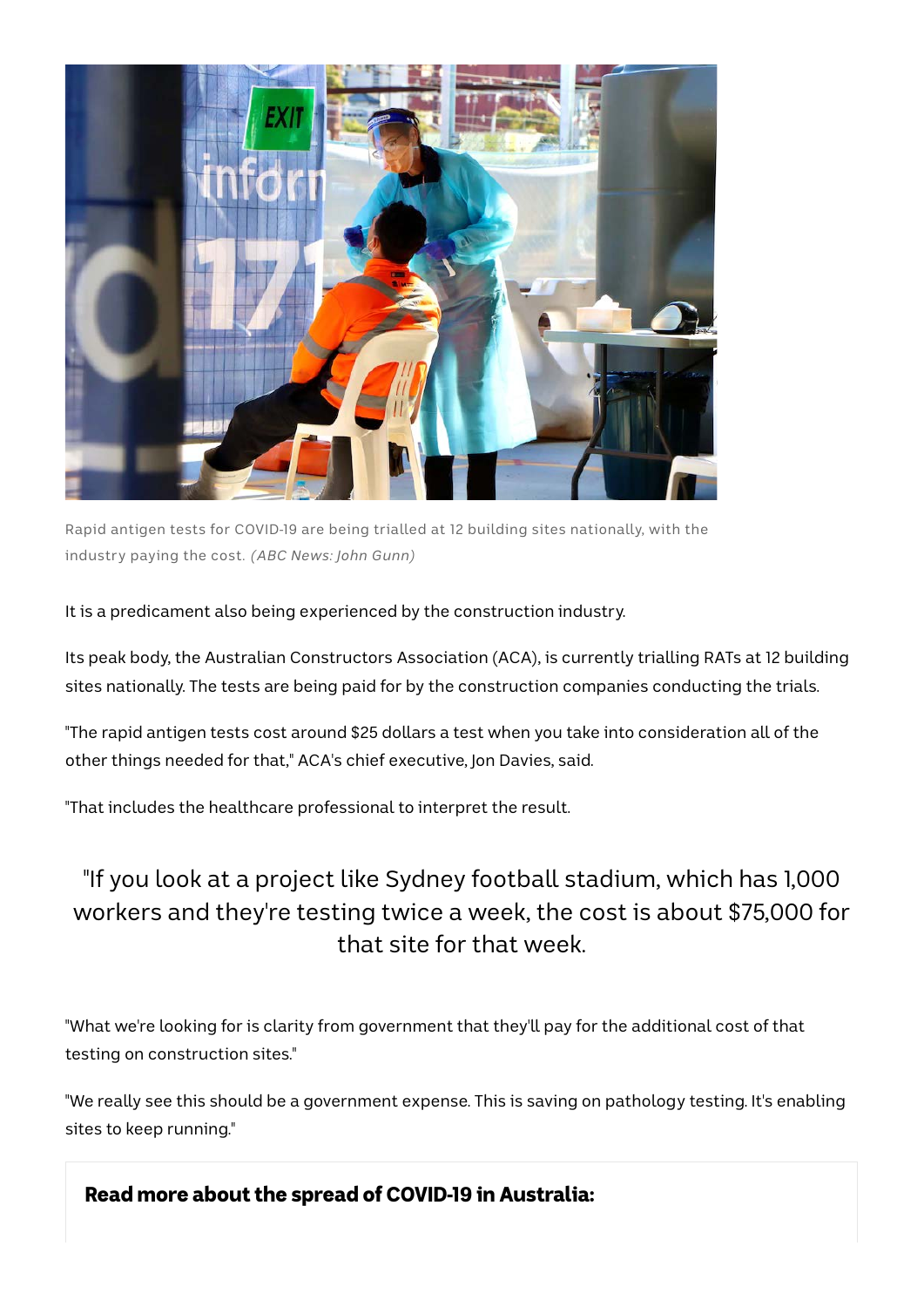- [This outback town has been 'smashed' after a false-positive result](https://www.abc.net.au/news/2021-08-31/st-george-tourismfalse-positive-test-impacts-tourism/100417764)
- [Should Victorians give up hope of restrictions easing any time soon?](https://www.abc.net.au/news/2021-08-30/covid-lockdown-victoria-extension-dan-andrews/100416668)
- [How many people are vaccinated in your area?](https://www.abc.net.au/news/2021-08-30/victorias-most-least-vaccinated-local-government-areas-revealed/100416780)

Commonwealth Bank, Westpac and Woolworths are among the other private companies starting to pick up RATs for their workers.

However, Woolworths last week noted they had limitations.

"We're supportive of rapid antigen testing and have already introduced it in our Sydney distribution centres," a spokesperson said.

"But as things stand, we're unable to source enough rapid antigen test kits or nurses to administer them across 100 different sites up to 24 hours a day."

Atomo Diagnostic's chief executive, John Kelly, wants a Medicare rebate or some form of subsidy at around \$10 and \$15. He believes that scale will come if confidence is given to the industry.

"There should be reimbursement for all tests the Therapeutic Goods Association has approved and it shouldn't be reserved just for lab-based products," he said.



Private pathology companies profits soar during the pandemic as millions get COVID tests *(Emilia Terzon)*

In a statement, the health department said Medicare rebates would not be an appropriate way to fund RATs because the system did not subsidise goods.

"Medicare doesn't pay for clinical goods, it funds clinical services," it said.